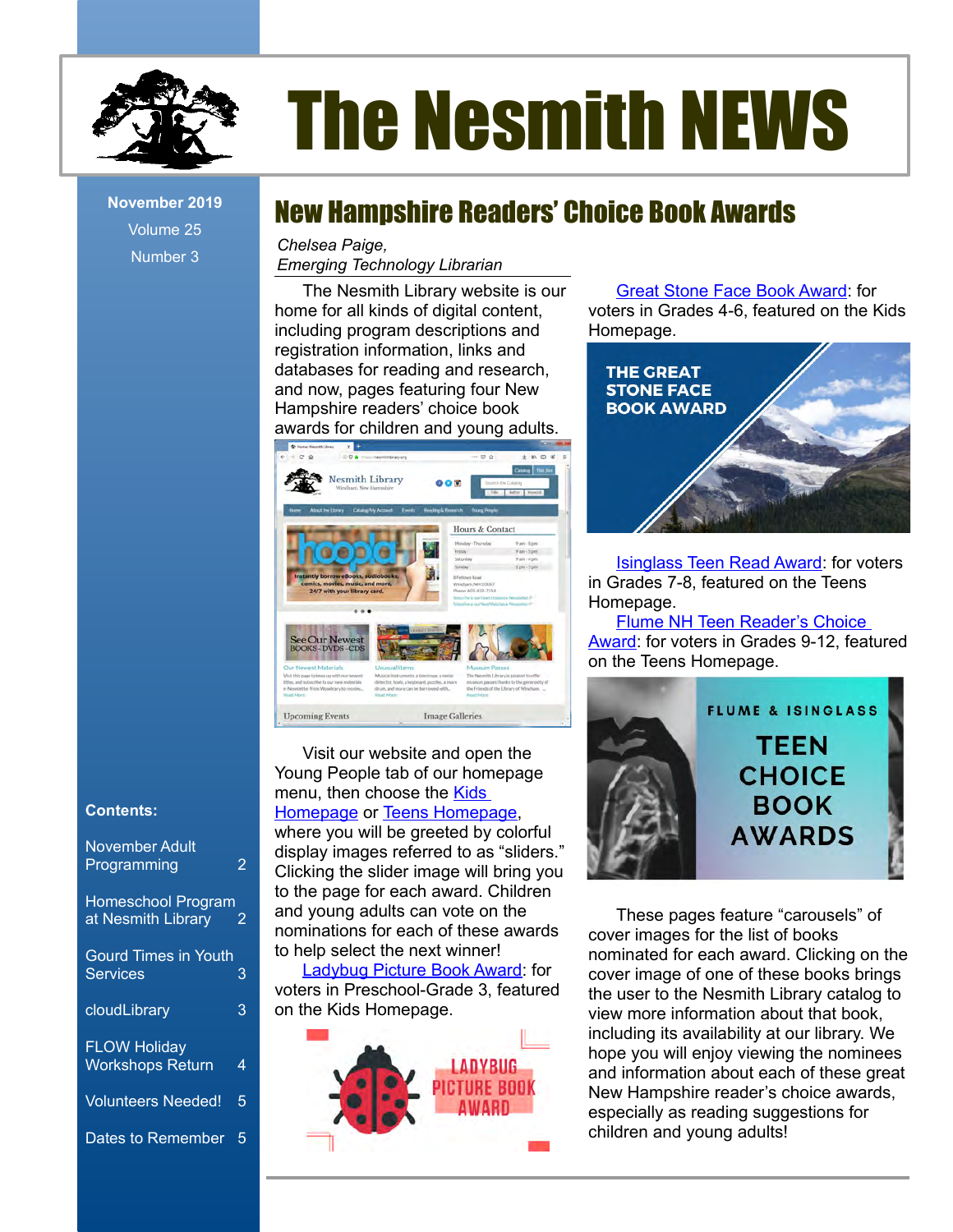## November Adult Programming

#### *Maria Schroeter, Adult Programming Librarian*

Happy Thanksgiving! Now that I've said that, it's on to the holidays! Hard to believe that we are getting close to starting our countdown to the gift-giving season, and in preparation, this month we have two craft programs planned. Come on in and get a jump start on your list!

#### **Learn to Knit Workshop**

Have you always wanted to learn how to knit? Join us for the first class in an ongoing workshop. During the month of November, we will meet every Tuesday beginning on November 5 at 6:00 p.m. After that, we will meet the first Tuesday of every month (December 3, January 7…)

Bring your own needles and yarn, as supplies are not provided. Space is limited, so register early! This workshop is for ages 16 and up, and registration is required.



#### **Holiday Card Making Craft**

Get a jump on your holiday cards this season, and make them extra special by crafting them yourself! On Thursday, November 21 at 6:00 p.m., we will be making holiday cards using beautiful paper cutouts and rubber stamps. All supplies will be provided, but space is limited, so register early! This program is for ages 16 and up, and registration is required.



## Homeschool Program at Nesmith Library

#### *Jane McCue, Children's Librarian*

On Monday, November 18 from 1:00 to 3:00 p.m., Peter Morse from the Essex Art Center will lead a bookmaking workshop for homeschool students ages 10 and up. In this first workshop, students will learn two basic bookmaking techniques and leave the workshop with both a pamphlet sewn book and a Japanese stab stitch book. Attendees will learn how to select papers for the covers and interior pages, trim to size, assemble and sew the books, and finish by adding hand-written or painted signatures, dedications, or drawings. After the workshop,

students can fill up their sketchbooks with drawings, paintings, photos, writing, or all of the above. No experience needed, and all supplies will be provided by the Essex Art Center instructor.

In December, Mr. Morse will return for a second workshop in which students will practice some basic illustrations and graphic novel techniques with the instructor. The various individual drawings and illustrations can be collected to go into a group-made portfolio book, so they can learn a third bookmaking technique and produce a collaborative book together.

For over seven years, Peter Morse worked as a professional photographer and manager of the Barrington Center for the Arts at Gordon College in Wenham before coming Programs and Operations Manager for the Essex Art Center in Lawrence. He will bring his knowledge of the arts and his passion for photography to share with the students during these unique workshops.

Registration is required. Please stop by the front desk or call the library at 432-7154 to register.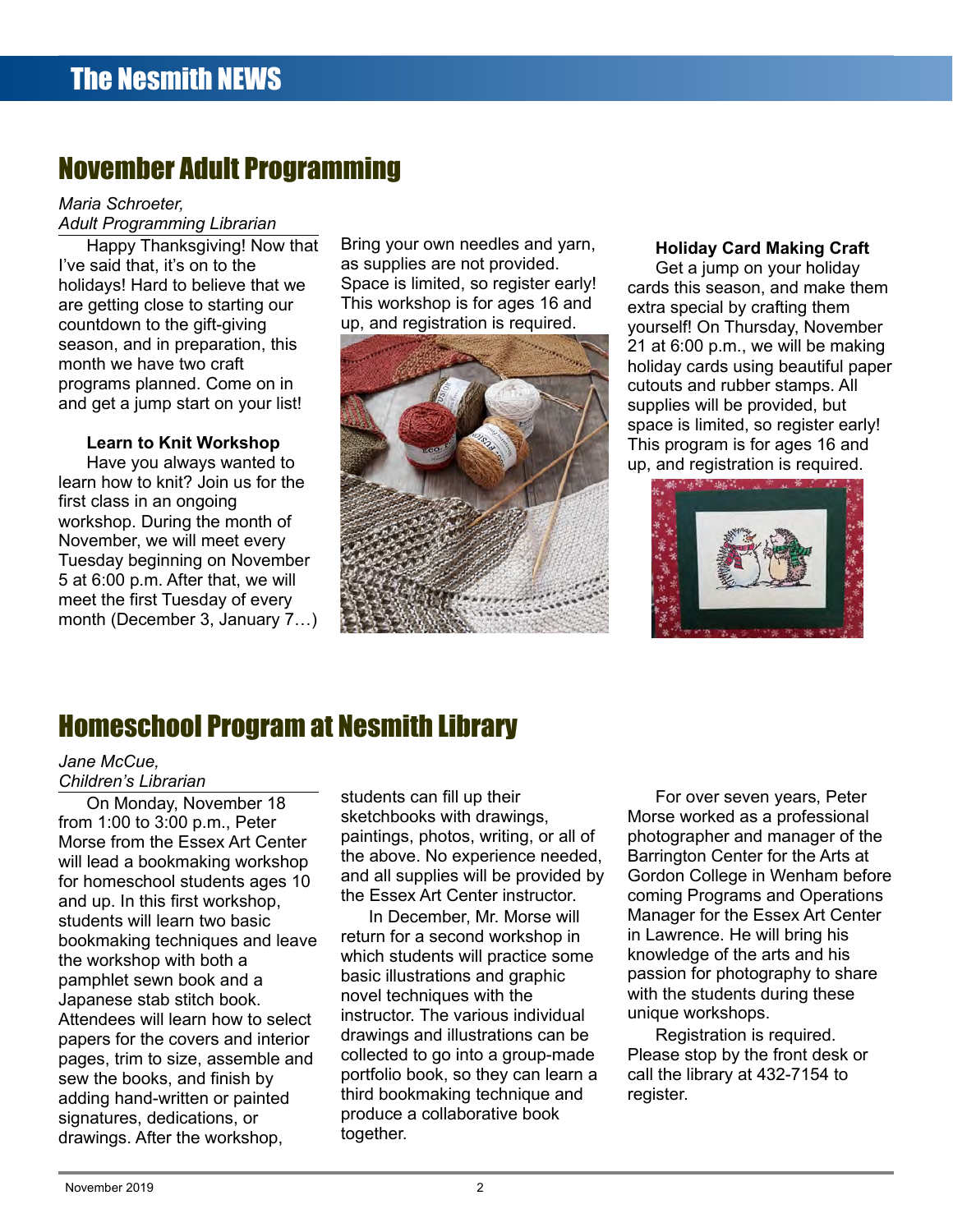## Gourd Times in Youth Services

#### Molly Pevna, Youth Services Librarian

Winter is just around the corner and we are certainly thankful for all the wonderful events we have happening here in the Youth Services Department! We're getting ready for some really *in-tents* fun at our **S'mores and Forts Evening Storytime** that is happening on Friday, November 7 at 6:30 p.m. Or is language more your style? If so, say *oui* to our **Bilingual French Candadian Storytime** that is on Saturday, November 16 at 11:00 a.m. Don't forget to stop by our regular weekly and monthly programming including **Busy Bees Baby Storytime**, **Toddler Time**, **Preschool Storytime**, **Family Storytime**, **Time with Mr. Miloro**, **Hogwarts**, and **Reading Buddies**. Please note that we will not have Toddler Time or Family Storytime on November 15. Please find full dates and times listed on the last page, or visit our website for details. Sign up for our Event Updates email newsletter to receive this in your inbox!

Meanwhile, in the Teen Department, we have some gobbling good times with our

## cloudLibrary

Borrow ebooks and audiobooks from our collection, developed by GMILCS member libraries!

Get started from your computer at [www.yourcloudlibrary.com](http://www.yourcloudlibrary.com/).

Get started on a mobile device by downloading the app from the Apple App Store, Google Play, or directly from cloudLibrary's website.

**NaNoWriMo (National Novel Writing Month)** program that is happening all month. Hit your writer's block, and it's only week two? Stop by for some inspiration and tips to keep you on track! Are you writing just for the SAT this month? Join us at our **Practice SAT Test** happening Saturday, November 9 at 8:30 a.m. Doors open at 8:15 a.m., and the test starts promptly at 8:30 a.m. You can then take all of those deductive reasoning skills you've learned for the SAT over to our **Murder Mystery Dinner** on Thursday, November 14 at 6:30

p.m.! Old timey dress up is encouraged, so bring your monocle! We will also be having our regular **TAG** and **Fandom Fridays** meetups. Please find full dates and times listed on the last page, or visit our website for details. Sign up for our Event Updates email newsletter to receive this in your inbox!

Want to know more about a program? You can always reach out to the Youth Services Department and ask for Azra, Jane, or Molly, or follow us on Facebook, Twitter, or Instagram, and Happy Feasting!



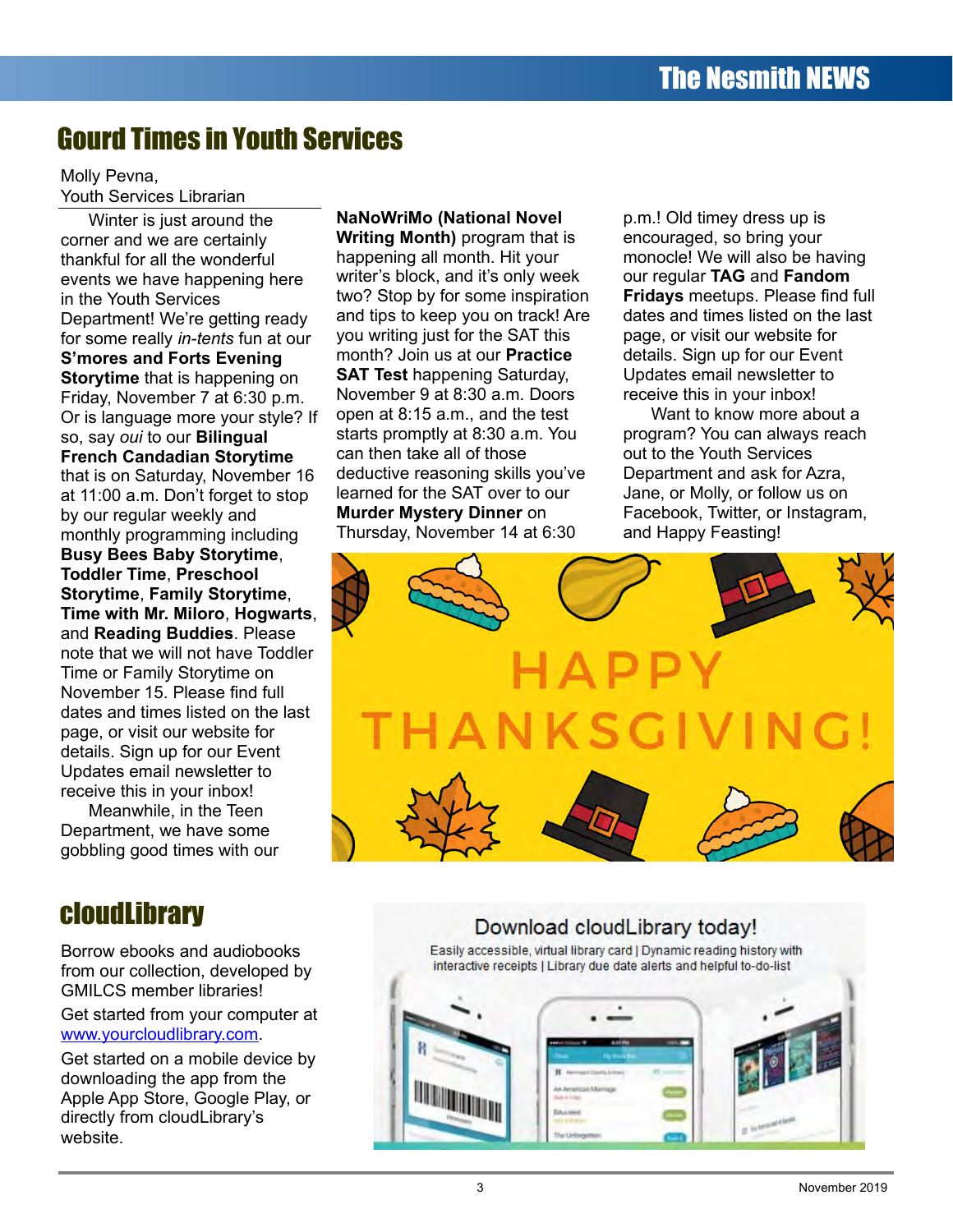## FLOW Holiday Workshops Return

Sandy Sun, FLOW Publicity

The Friends of the Library of Windham (FLOW) are once again sponsoring Holiday Craft Workshops for children ages four and up. Workshops will run Monday through Thursday the weeks of December 2 and December 9 beginning at 4:30 p.m. each day. They will last about an hour, and all necessary supplies will be provided. You need to only bring your crafty kids!

Registration for FLOW

members begins Tuesday, November 12, 4:00 p.m. to 6:00 p.m. at the Nesmith Library. Examples of the holiday crafts will be on display, and while parents complete registration, kids can make a practice craft, courtesy of FI OW

Not a FLOW member? Not a problem. Become a member while at the craft registration!

Registration for non-FLOW members begins November 13. Visit the front desk at the Nesmith Library to sign up. Payment is expected at the time of registration. Price per craft varies as shown below.

We ask that children ages four and five have adult supervision during workshops. Also, because creativity can get a little messy, please dress your artist with that in mind!

If you have questions or are interested in helping, please contact Michelle Tieman at [michellertieman@gmail.com](mailto:michellertieman@gmail.com).

| <b>Date</b>            | <b>Workshop</b>            | Fee* |
|------------------------|----------------------------|------|
| Monday, December 2     | TBD                        | TBD  |
| Tuesday, December 3    | Snowman Sock Craft         | \$5  |
| Wednesday, December 4  | <b>DIY Stuffed Animal</b>  | \$12 |
| Thursday, December 5   | Mason Jar Winter Scene     | \$5  |
| Monday, December 9     | <b>Wood Slice Ornament</b> | \$5  |
| Tuesday, December 10   | Light Up Holiday Wreath    | \$8  |
| Wednesday, December 11 | 2x4 Snowman                | \$5  |
| Thursday, December 12  | <b>FREE CHOICE!</b>        | \$5  |